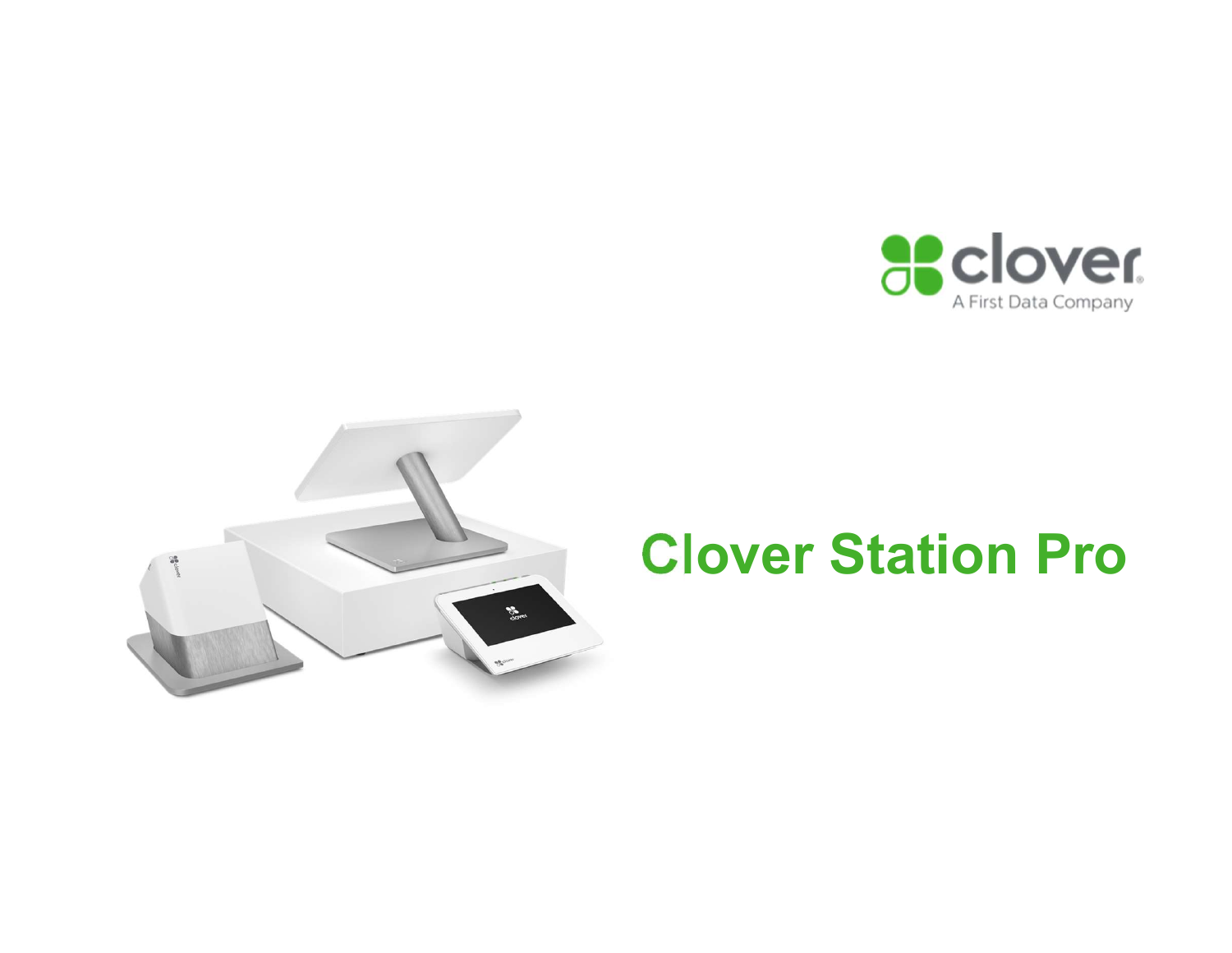### Station Pro

Introducing the latest product from Clover, Station Pro, a powerful, customizable point of sale and business management system designed to be the center of your business and<br>
• Dedicated customer-facing display for improved order accuracy, engage your customers



### Built with the same core functionality as Clover Station, the new Station Pro includes additional features that address evolving merchant needs:

- customer engagement, loyalty program facilitation, and more.
- First 1990 Built with the same core functionality as Clover Station, the mew Station Pro includes additional features that address<br>evolving merchant needs:<br>• Dedicated customer-facing display for improved order accuracy,<br>c **Built with the same core functionality as Clover Station, the**<br> **heave Station Pro** includes additional features that address<br> **evolving merchant needs:**<br>
• Dedicated customer-facing display for improved order accuracy,<br> strengthened glass which includes anti-fingerprint and antimicrobial coating **Built with the same core functionality as Clover Station, the evolving merchant needs:**<br>
• Dedicated customer-facing display for improved order accuracy, customer engagement, loyalty program facilitation, and more.<br>
• Cus **Built with the same core functionality as Clover Station, the new Station Pro includes additional features that address<br>evolving merchant needs:<br>• Dedicated customer-facing display for improved order accuracy,<br>customer en Built with the same core functionality as Clover Station, the new Station Pro includes additional features that address evolving merchant needs:<br>
• Dedicated customer-facing display for improved order accuracy, customer e Built with the same core functionality as Clover Station, the new Station Pro includes additional features that address<br>evolving merchant needs:<br>
• Dedicated customer-facing display for improved order accuracy,<br>
customer Built with the same core functionality as Clover Station, the**<br> **enew Station Pro includes additional features that address**<br> **•** Dedicated customer-facing display for improved order accuracy,<br> **•** Customer engagement, l
- fingerprint login for up to 50 employees.
- 
- that's fixed in place versus on a swivel
- speeds
- additional costs (for existing Station merchants)

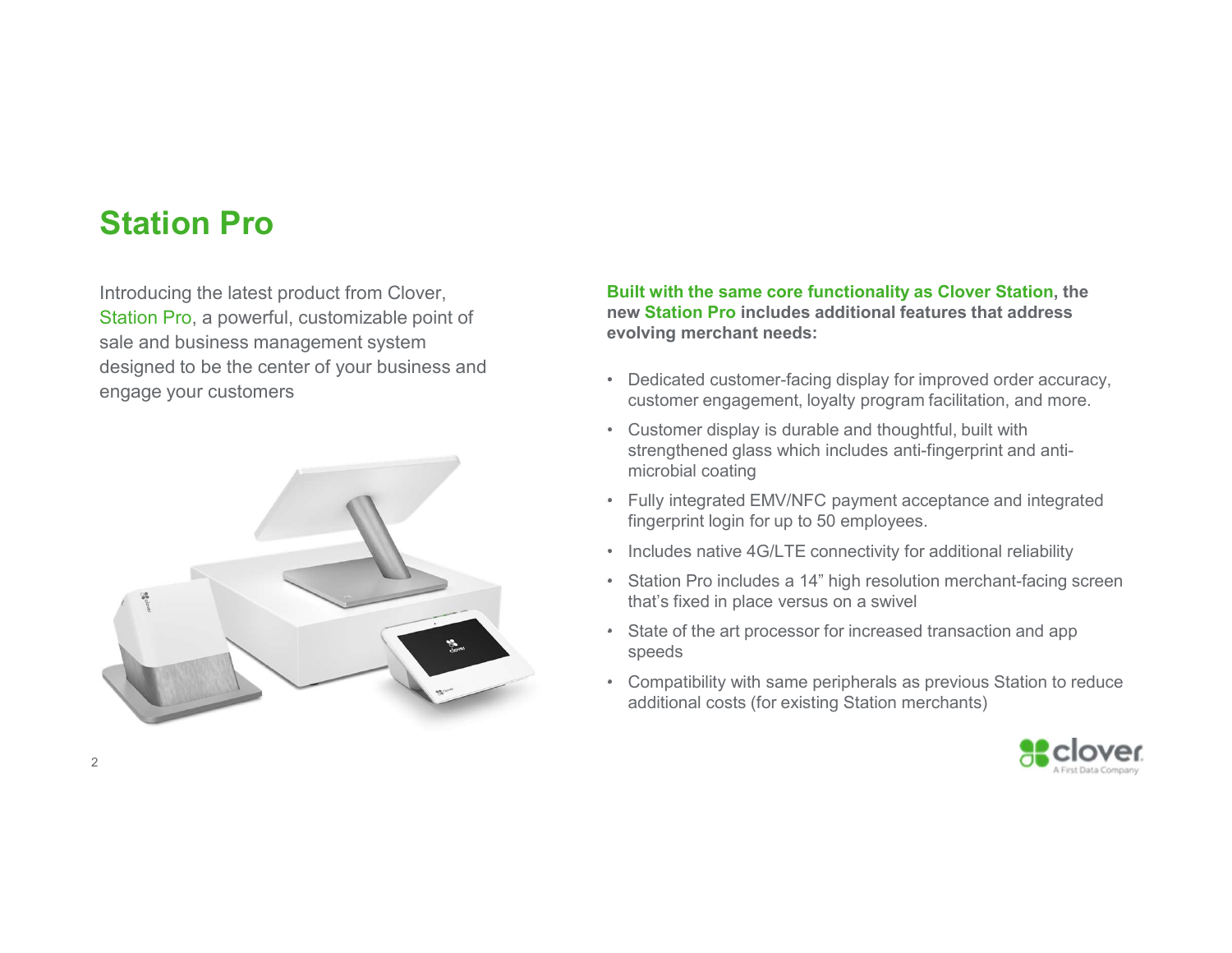### Messaging & Positioning Focus Areas

#### Engage Your Customers

Deliver top-notch experiences at checkout like never before with Station Pro. Whether you're promoting a loyalty program, giving customers dotation options, or making it easy for them to review their order, Station Pro's terminal is an intuitive and powerful feature to drive engagement at the counter.

#### Increase Customer Loyalty

It's never been easier to launch a loyalty program for your business. Clover Rewards is pre-built into Station Pro and will help encourage customer signups, drive repeat business, and help you create a loyal following.

#### Reduce Checkout Friction

Nothing slows down the rush like voids and returns due to error. Empower your customers with real-time information on the Station Pro Terminal to ensure order accuracy, increase loyalty program usage, and easily enable mobile wallets.

#### All the Payments

In addition to swipe, dip, and tap capabilities for credit, EBT, EMV and PIN Debit cards, you can now offer NFC payment options like Apple Pay, Google Pay, WeChat\* Pay, Alipay\* and more for streamlined and secure checkouts.

3

#### All-in-One System

Run your business and accept payments all from one point-of-sale and payments system. Clover Station Pro is the point of sale and business management system for merchants that want to simplify and centralize payment acceptance, customer engagement, and operations management using one integrated device.

#### Multi-Layered Protection

Station Pro is PCI PTS 5.0 PED certified and P2PE ready. It supports EMV, Pin Debit, and digital signature capabilities. Station Pro also features Clover Security, delivering end-to-end encryption and data tokenization with each transaction to protect your data.

#### Increase Operational Speed

Get your customers rung up and on their way with an intuitive, easy-to-use terminal that processes payments in under 3 seconds, encourages NFC payments, and concurrently displays order information alongside loyalty logins.

#### Ultimate Flexibility

Clover Station works seamlessly with other Clover devices and peripherals, so merchants have flexibility to move beyond the counter, into the aisles, and on the go, as business demands.



\*Subject to Channel availability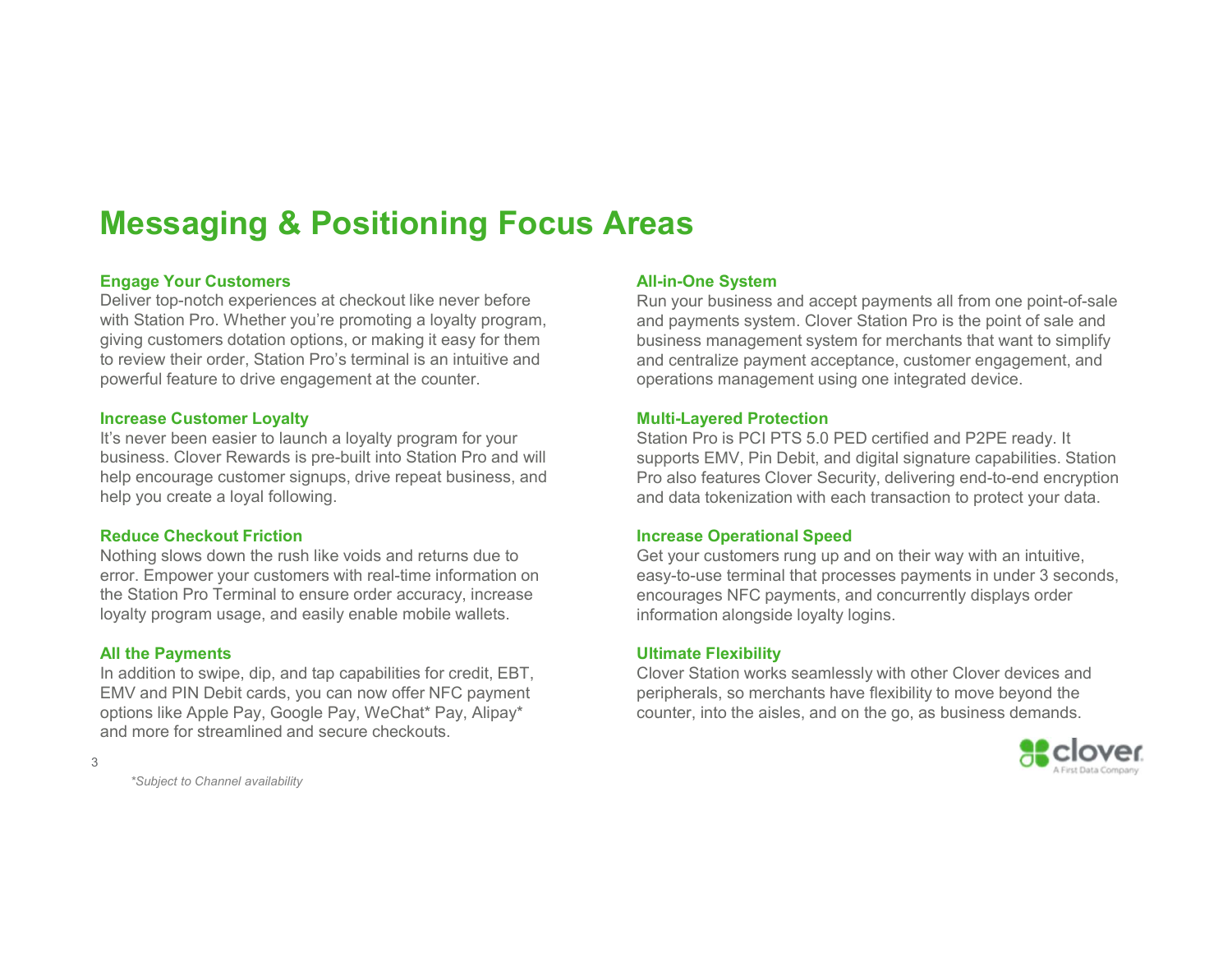### The New Clover Station Competitive Advantages

|                                                        |                         | <b>The New Clover Station Competitive Advantages</b>                                                                                                                                                           |                                                                                                                                  |
|--------------------------------------------------------|-------------------------|----------------------------------------------------------------------------------------------------------------------------------------------------------------------------------------------------------------|----------------------------------------------------------------------------------------------------------------------------------|
|                                                        |                         |                                                                                                                                                                                                                |                                                                                                                                  |
|                                                        |                         | <b>Clover Station</b>                                                                                                                                                                                          | <b>Competitors</b>                                                                                                               |
| <b>Purpose Built,</b><br>All in One<br><b>Solution</b> | $\sqrt{}$<br>$\sqrt{2}$ | Proprietary Clover system (hardware and<br>software)<br>Built-in capabilities (eg EMV/NFC)<br>Customer engagement focused hardware and<br>software (split screen for rewards/payment)<br>Fast printer included | × "Piecemeal" solutions<br>× Disparate hardware/software<br>× Device collaboration an after-thought<br>× Printer sold separately |
| Speed &<br><b>Capacity</b>                             | $\sqrt{}$               | Fast Qualcomm® Snapdragon™ CPU<br>2GB RAM                                                                                                                                                                      | × Slower or dual processors<br>$\times$ 1-2 GB RAM                                                                               |
| <b>Software</b><br><b>Functionality</b>                |                         | $\sqrt{24}$ pre-installed apps on device<br>$\sqrt{ }$ Clover App Market - access to nearly 400 apps<br>$\sqrt{\phantom{a}}$ Open platform with app market                                                     | 0-40 apps in app market, not all pre-installed<br>X.<br>× Closed platform/app market                                             |
| <b>Security</b>                                        |                         | √ Fingerprint & NFC logins<br>Clover Security - transaction tokenization and<br>encryption<br>√ PCI PTS 5.0 PED w/P2PE readiness                                                                               | × Fingerprint login N/A<br>× PCI N/A or dated                                                                                    |

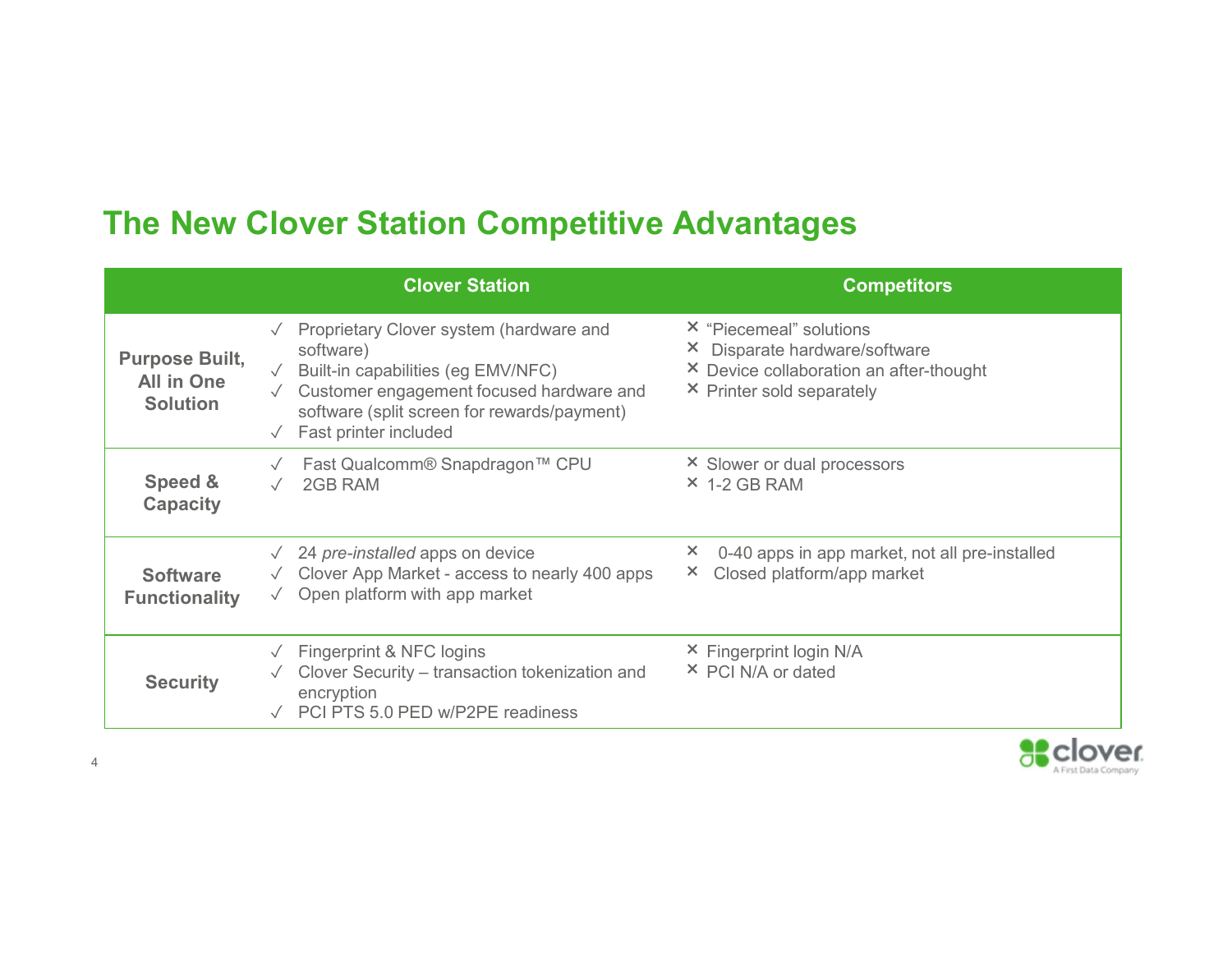### Features

| <b>Features</b>                                           |                                                                                                                                                                |                                   |                                                                                 |
|-----------------------------------------------------------|----------------------------------------------------------------------------------------------------------------------------------------------------------------|-----------------------------------|---------------------------------------------------------------------------------|
|                                                           | <b>Clover Station Pro</b>                                                                                                                                      |                                   | <b>Clover:</b>                                                                  |
| Base +<br><b>Swivel</b>                                   | Station Pro has a smaller, square base. The display doesn't<br>swivel                                                                                          | <b>Speed</b>                      | Qualcomm Snapdrago<br>1.843                                                     |
| <b>Station</b><br><b>Terminal &amp;</b><br><b>Printer</b> | Station Pro used a new Mini to act as the Terminal. This<br>device does not have a printer built in, but Station Pro<br>comes with our standard printer.       | <b>OS</b>                         | Anc                                                                             |
| <b>Card Reader</b>                                        | Station Pro's merchant-facing screen does not have a CC<br>reader. Instead, tap, chip and swipe motions happen on the<br>customer-facing Station Pro Terminal. | <b>Customer</b><br><b>Display</b> | 7.0" HD Display, accepts<br>swipes, EMV chip + PIN/<br>Pay*, and contactless pa |
| <b>Connectivity</b>                                       | Wired LAN, WiFi and 4G/LTE                                                                                                                                     | <b>Connectivity</b>               | Wired LAN, \                                                                    |
| <b>Employee</b><br>Login                                  | Station Pro increases fingerprints to 50 users, but removes<br>the mag stripe employee card logins.                                                            | <b>Employee</b><br>Login          | Employee I<br>Finger                                                            |
| <b>PIN Shield</b>                                         | PIN Shield and ADA PIN Entry Aid optional                                                                                                                      | <b>PIN Shield</b>                 | PIN Shield and AD/                                                              |
| <b>Cables</b>                                             | Station Pro simplifies things significantly. One power cable<br>and LAN cable, with everything powered from the Terminal.                                      | <b>Tethering</b>                  | Purpose-built to work s<br>box e:                                               |

| <b>Clover Station Pro</b>                                                                                                                                      |                                   | <b>Clover Station Pro</b>                                                                                                           |
|----------------------------------------------------------------------------------------------------------------------------------------------------------------|-----------------------------------|-------------------------------------------------------------------------------------------------------------------------------------|
| Station Pro has a smaller, square base. The display doesn't<br>swivel.                                                                                         | <b>Speed</b>                      | Qualcomm Snapdragon 660 Octa Core Processor<br>1.843 - 2.2 GHz                                                                      |
| Station Pro used a new Mini to act as the Terminal. This<br>device does not have a printer built in, but Station Pro<br>comes with our standard printer.       | <b>OS</b>                         | Android 8.x                                                                                                                         |
| Station Pro's merchant-facing screen does not have a CC<br>reader. Instead, tap, chip and swipe motions happen on the<br>customer-facing Station Pro Terminal. | <b>Customer</b><br><b>Display</b> | 7.0" HD Display, accepts credit and EBT card<br>swipes, EMV chip + PIN/signature, Alipay*, WeChat<br>Pay*, and contactless payments |
| Wired LAN, WiFi and 4G/LTE                                                                                                                                     | <b>Connectivity</b>               | Wired LAN, WiFi and 4G/LTE                                                                                                          |
| Station Pro increases fingerprints to 50 users, but removes<br>the mag stripe employee card logins.                                                            | <b>Employee</b><br>Login          | Employee Passcode Login<br><b>Fingerprint Login</b>                                                                                 |
| PIN Shield and ADA PIN Entry Aid optional                                                                                                                      | <b>PIN Shield</b>                 | PIN Shield and ADA PIN Entry Aid optional                                                                                           |
| Station Pro simplifies things significantly. One power cable<br>and LAN cable, with everything powered from the Terminal.                                      | <b>Tethering</b>                  | Purpose-built to work seamlessly. Easy out-of-the-<br>box experience.                                                               |

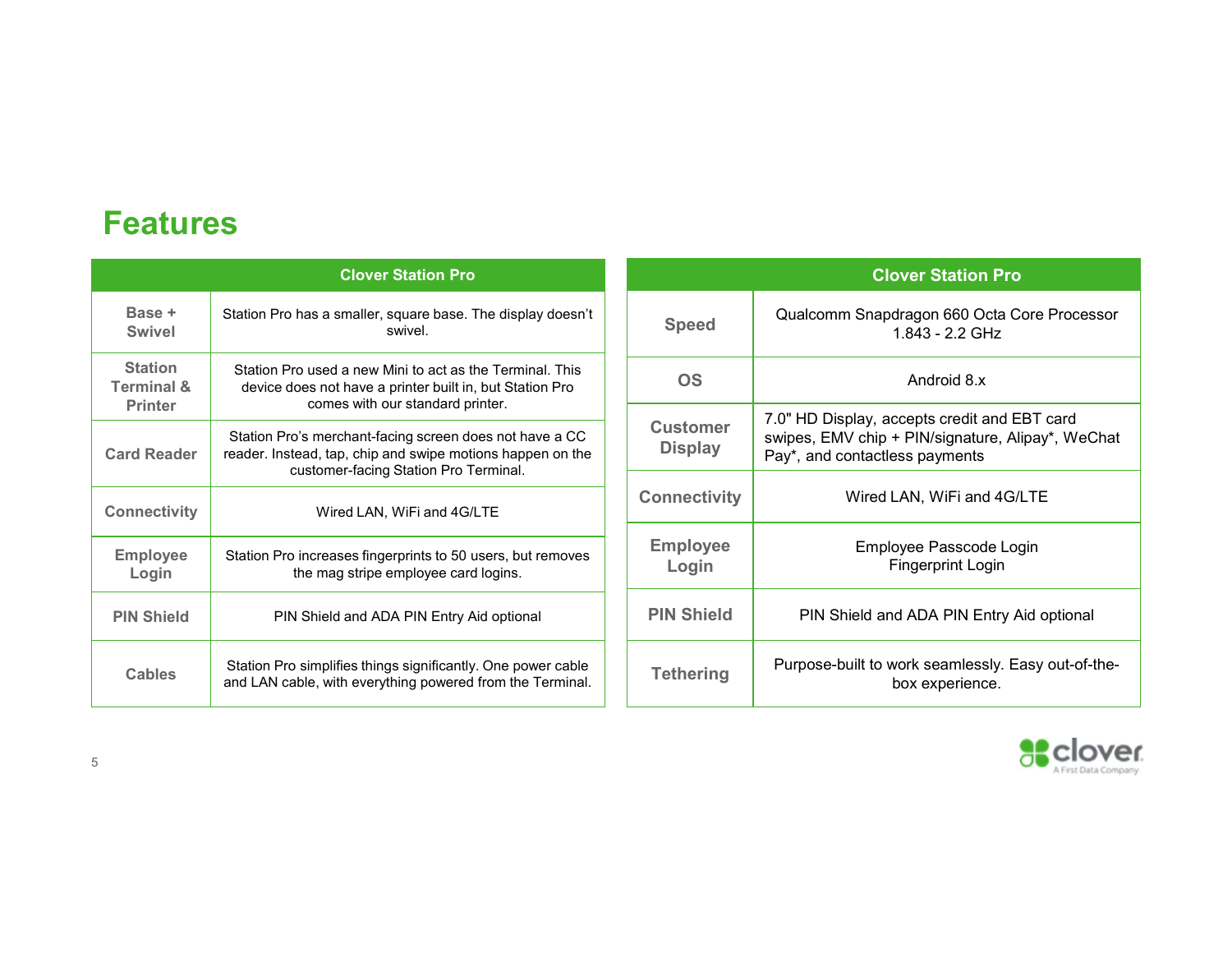### Clover Station Pro Callouts

#### No MSR on Merchant Side

**IOVET Station Pro Callouts**<br>
No MSR on Merchant Side<br>The Station Pro only has a magstripe reader on the Station Pro Terminal (the customer-facing display). This could prove to be a<br>complication Pro only has a magstripe re **complication Pro Callouts**<br>**Complication**<br>The Station Pro only has a magstripe reader on the Station Pro Terminal (the customer-facing display). This could prove to be a<br>complication with gift card processing. If Merchant solution is processing gift cards on Mini side. **No MSR on Merchant Side**<br>The Station Pro Calloutts<br>No MSR on Merchant Side<br>complication win gift card processing. If Merchant wants MSR on their side for gift cards, they may prefer Station-Mini combo. Our<br>complication wi No MSR on Merchant Side<br>The Station Pro only has a magstripe reader on the Station Pro Terminal (the<br>complication with gift card processing. If Merchant wants MSR on their side fo<br>solution is processing gift cards on Mini Note that the customer-facing display). This could prove to be a<br>
Station Pro only his card processing if fleericant wants MSR on their side for gift cards, they may prefer Station-Mini combo. Our<br>
complication with gift c

#### Employee Login Cards

With Station 2018, merchants can use MSR login cards for employees clocking in and accessing the POS. Without having an MSR on the Station Pro Display (merchant-facing screen), we are focusing more on fingerprint logins.

#### PCI PTS Compliance Nuances

Station Pro is fully PCI PTS compliant and eligible to be part of a Point-to-Point Encryption (P2PE) solution. In its factory configuration, Station Pro will not offer manual card entry, a requirement to maintain eligibility to be part of a P2PE solution.

- evaluation on an annual basis.<br>• Manual Entry On: Manual card transactions will not be covered by PCI PTS and P2PE protections. The merchant will need
- to file a lengthier annual PCI-DSS security evaluation.

functionality on a merchant's device is subject to overall availability by channel.

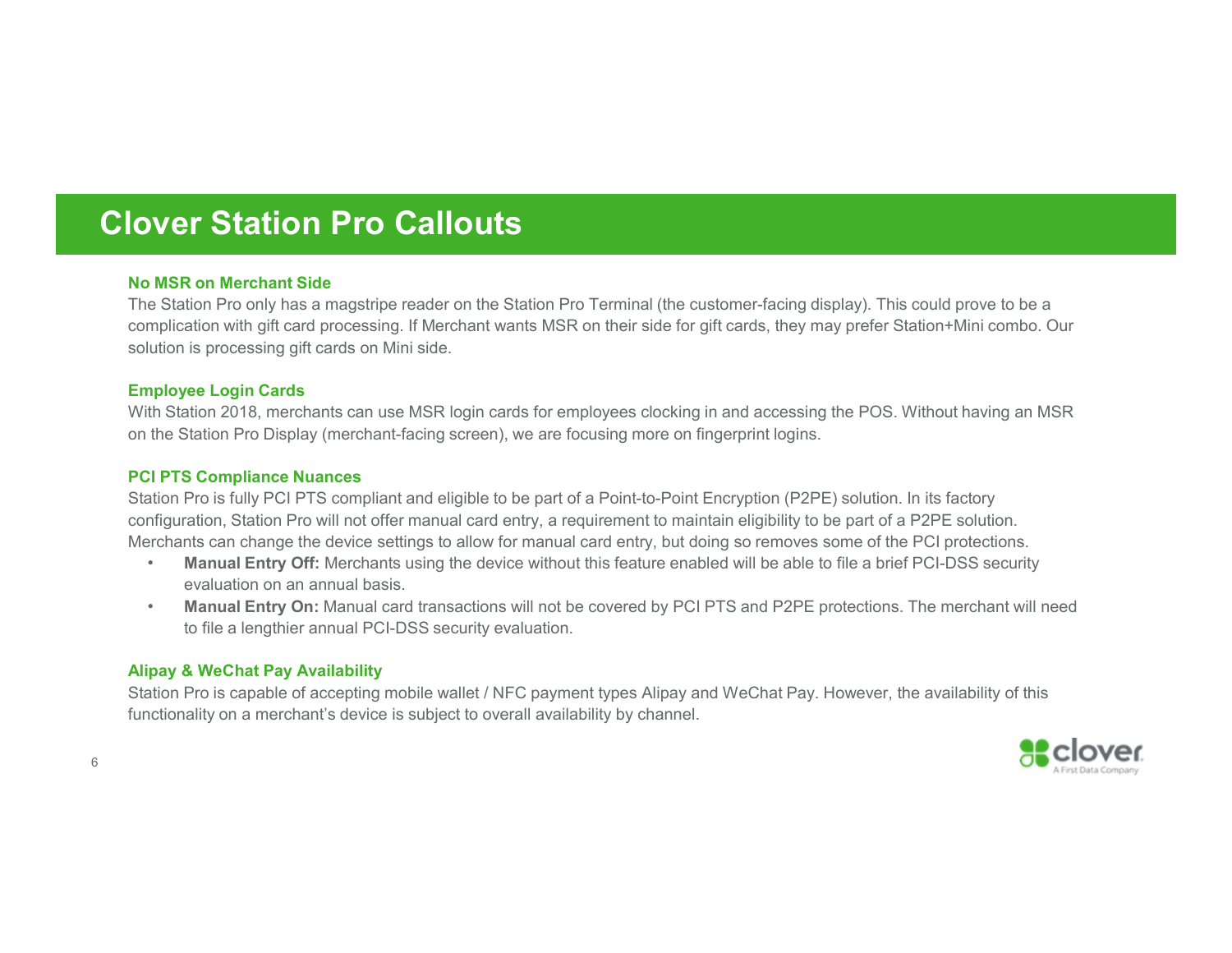## Clover Station Pro Starter Kit

Every Clover Station ships with a complete Starter Kit











Clover Station Pro Terminal





Display Cable









Power Cord<br>(Region Specific)